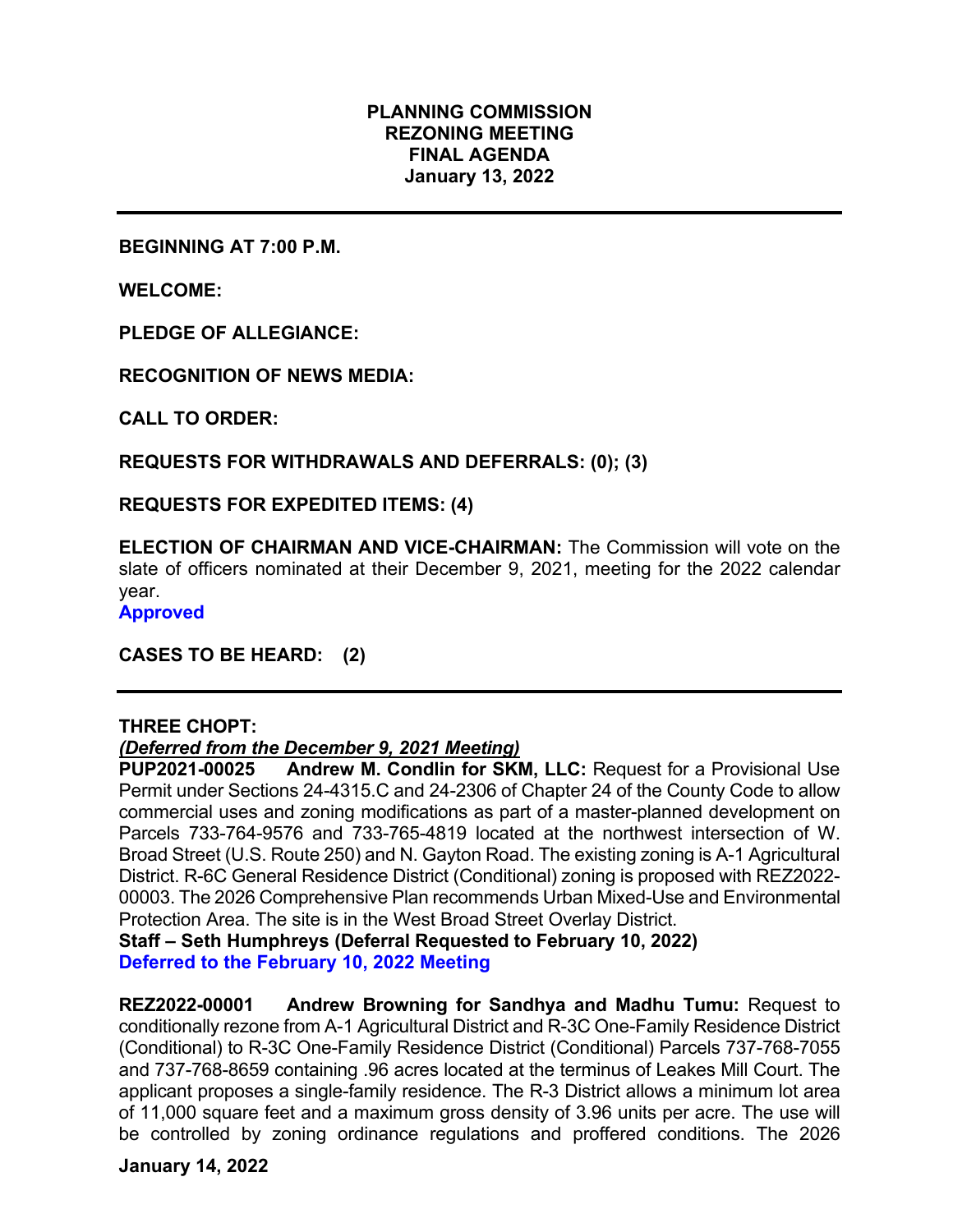Comprehensive Plan recommends Suburban Mixed Use, density should not exceed 4 units per acre. **Staff – Livingston Lewis (Expedited Agenda Requested) Recommended for Approval**

# **TUCKAHOE:**

None

# **FAIRFIELD:**

# *(Deferred from the November 10, 2021 Meeting)*

**REZ2021-00062 Andrew M. Condlin for Marc A. Allocca:** Request to conditionally rezone from B-3 Business District and M-1 Light Industrial District to M-1C Light Industrial District (Conditional) Parcel 784-758-4750 containing 1.867 acres located on the east line of Telegraph Road approximately 225' north of its intersection with Brook Road (U.S. Route 1). The applicant proposes light industrial uses. The uses will be controlled by zoning ordinance regulations and proffered conditions. The 2026 Comprehensive Plan recommends Light Industrial. The site is in the Enterprise Zone.

### **Staff – Livingston Lewis (Expedited Agenda Requested)**

**Recommended for Approval**

**VARINA:** Andrew M. Condlin for Ashley Ventures, LLC: Request to conditionally rezone from A-1 Agricultural District to M-1C Light Industrial District (Conditional) Parcel 811-698-6315 and part of Parcel 811-696-1854 containing 89.1 acres located on the east line of S. Laburnum Avenue at its intersection with Michael Robinson Way. The applicant proposes light industrial uses. The uses will be controlled by zoning ordinance regulations and proffered conditions. The 2026 Comprehensive Plan recommends Office, Traditional Neighborhood Development, and Environmental Protection Area. Part of the site is in the Airport Safety Overlay District.

# **Staff – Livingston Lewis**

**Recommended for Approval**

### *(Deferred from the December 9, 2021 Meeting)*

**REZ2021-00066 Jeffrey P. Geiger for HHHunt:** Request to conditionally rezone from A-1 Agricultural District and R-3 One-Family Residence District to RTHC Residential Townhouse District (Conditional) Parcel 834-713-4519 and part of Parcel 833-713-9819 containing 26.79 acres located at the southeast intersection of E. Williamsburg Road (U.S. Route 60) and Whiteside Road. The applicant proposes a residential townhome development. The RTH District allows a density of 12 units per acre. The use will be controlled by zoning ordinance regulations and proffered conditions. The 2026 Comprehensive Plan recommends Open Space/Recreation, Suburban Residential 1, density should not exceed 2.4 units per acre, Commercial Concentration, and Environmental Protection Area. The site is in the Airport Safety Overlay District.

# **Staff – Livingston Lewis**

**Recommended for Approval**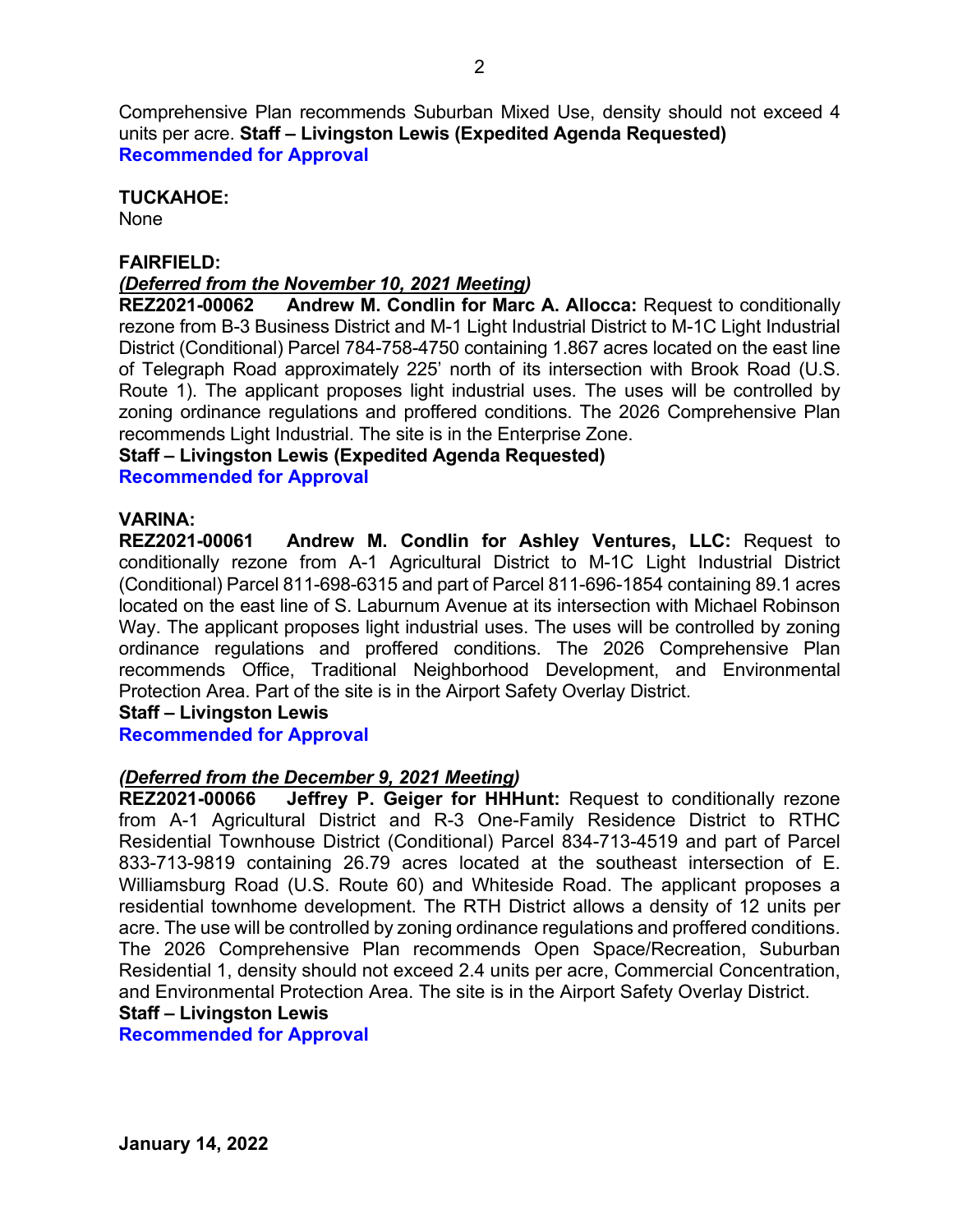### **BROOKLAND:**

*(Deferred from the December 9, 2021 Meeting)* **Andrew M. Condlin for Laurel Land, LLC: Request to conditionally** rezone from R-2 One-Family Residence District and [R-6C] General Residence District (Conditional) to R-6C General Residence District (Conditional) Parcels 767-760-8701, 768-759-3393, and 768-760-1507 containing 5.30 acres located at the northeast intersection of Hungary Spring and Hungary Roads. The applicant proposes townhomes and condominiums. The R-6 District allows a maximum gross density of 19.8 units per acre. The use will be controlled by zoning ordinance regulations and proffered conditions. The 2026 Comprehensive Plan recommends Suburban Residential 2, density should not exceed 3.4 units per acre. **Staff – Rosemary Deemer (Expedited Agenda Requested) Recommended for Approval**

**PUP2021-00024 Joe Marchetti for Holland Associates, LLC:** Request for a Provisional Use Permit under Sections 24-2306 and 24-3708 of Chapter 24 of the County Code to allow a multifamily development with office and commercial uses on Parcel 774- 740-9115 located on the east line of Staples Mill Road (U.S. Route 33) approximately 600' south of its intersection with Bethlehem Road. The existing zoning is B-2 Business District. The 2026 Comprehensive Plan recommends Light Industry. The site is in the Westwood Redevelopment Overlay District and the Enterprise Zone.

**Staff – Lisa Blankinship (Deferral Requested to February 10, 2022) Deferred to the February 10, 2022 Meeting**

**PUP2022-00001 Bremo Road RMP, LLC:** Request for a Provisional Use Permit under Sections 24-4205 and 24-2306 of Chapter 24 of the County Code to allow a personal service establishment (cosmetology) on part of Parcel 770-740-4117 located on the northwest line of Bremo Road at its intersection with Old Richmond Avenue. The existing zoning is O-2 Office District. The 2026 Comprehensive Plan recommends Office. The site is in the Enterprise Zone. **Staff – Lisa Blankinship (Expedited Agenda Requested)**

# **Recommended for Approval**

**PUP2022-00002 T. Preston Lloyd, Jr. for Spy Rock Real Estate Group:** Request for a Provisional Use Permit under Sections 24-2306 and 24-3708 of Chapter 24 of the County Code to allow a multifamily residential development with commercial uses on Parcel 778-735-0109 located on the east line of Dabney Road approximately 500' north of its intersection with Westwood Avenue. The existing zoning is M-1 Light Industrial District. The 2026 Comprehensive Plan recommends Heavy Industry. The site is in the Westwood Redevelopment Overlay District. **Staff – Lisa Blankinship (Deferral Requested to February 10, 2022)**

**Deferred to the February 10, 2022 Meeting**

**DISCUSSION ITEM:** The Commission will discuss scheduling a work session for February 10, 2022, to review materials related to the Comprehensive Plan update. **Approved**